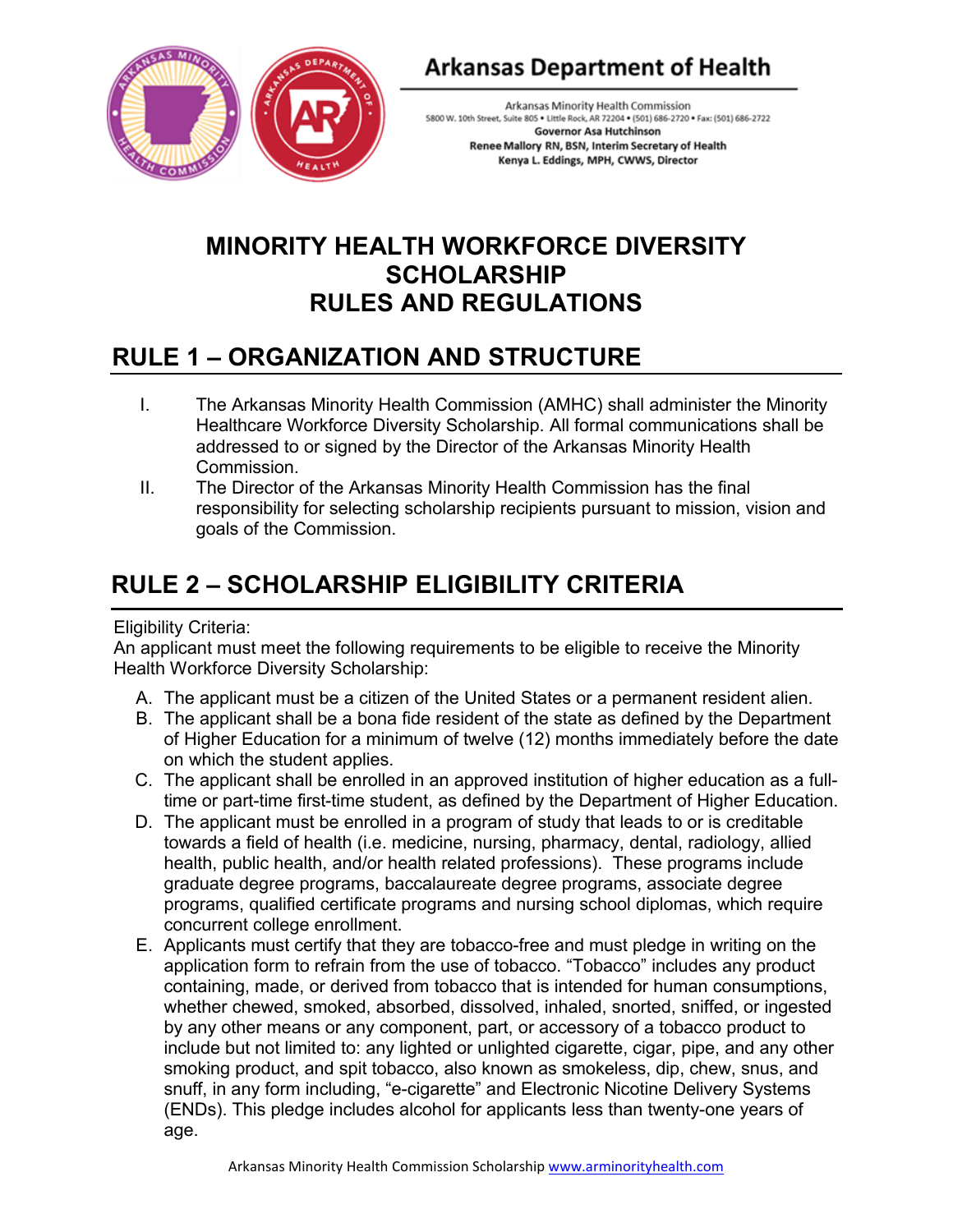F. Applicants must represent a racial minority population underrepresented in health workforce. Minority populations as defined in Act 912 of 1991 include: Black American, Hispanic American, Native American/American Indian, and Asian American. The Arkansas Minority Health Commission also includes Marshallese as an eligible racial minority.

# **RULE 3 – APPLICATION PROCESS**

## I. **Application**

Students must submit an application for the Minority Health Workforce Diversity Scholarship to the Arkansas Minority Health Commission. The Arkansas Minority Health Commission will provide application forms to any individual upon request. The applicant must complete the Minority Health Workforce Diversity Scholarship application and essay to be considered for the scholarship.

## II.**Submission of Application and Application Deadline**

Any interested minority student planning to enroll in an eligible public or private college or university in Arkansas may apply.

The Arkansas Minority Health Commission shall establish the deadline for receipt of applications each year. The deadline date shall be clearly printed on the application. All applications and supporting documentation must be received by the Arkansas Minority Health Commission by the established deadline date in order to be considered. It is the responsibility of the individual applicant to ensure that the application is received by the Arkansas Minority Health Commission by the deadline date.

## III. **Amount of Scholarship**

The amount of the annual scholarship awarded to each recipient shall be as follows:

- A. A full-time recipient shall be awarded in the amount of one thousand dollars (\$1,000) per academic year;
- B. A part-time recipient shall be awarded in the amount of five hundred dollars (\$500) per academic year.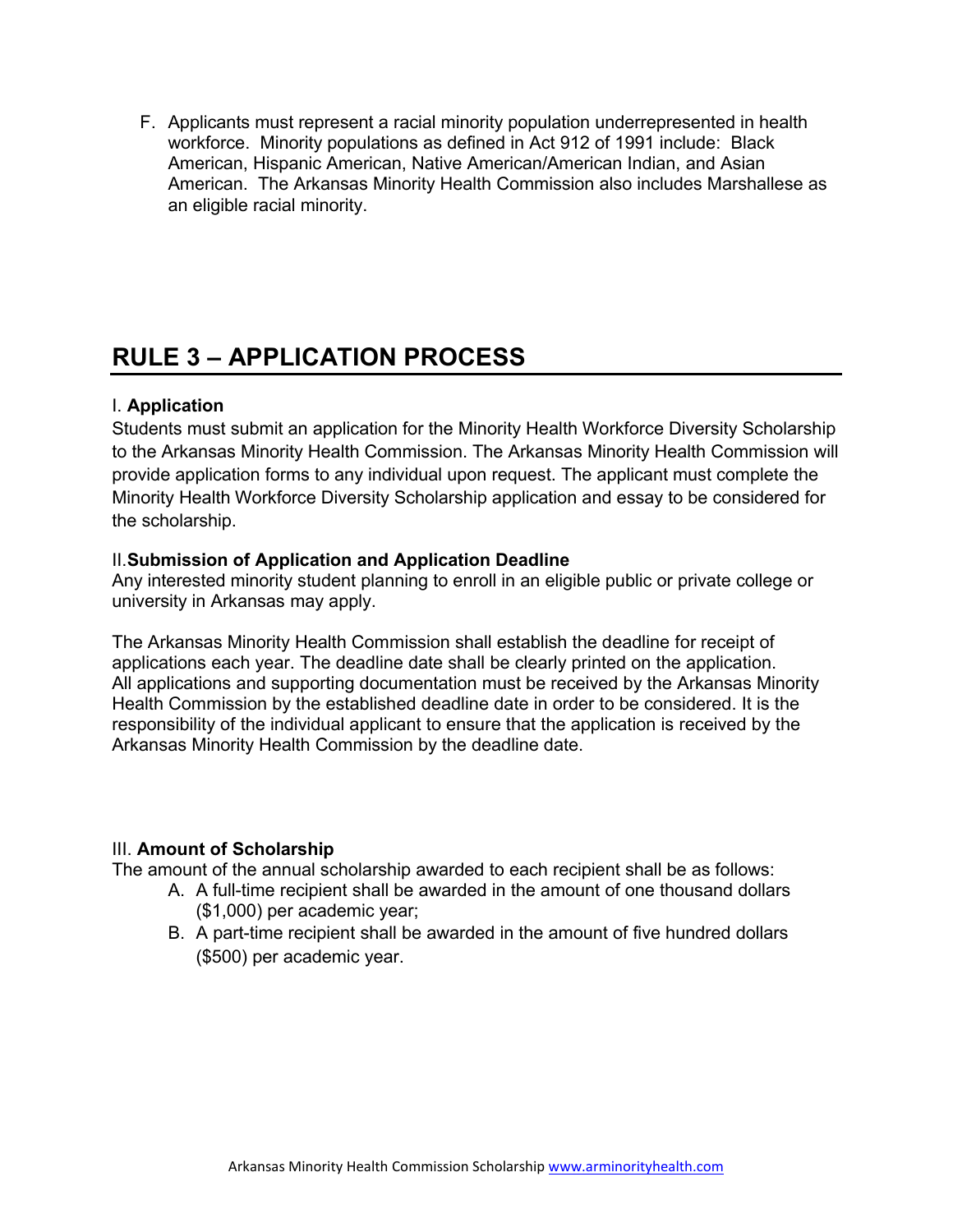## **RULE 4 - AWARD PROCESS**

Arkansas institutions of higher education will award the Minority Health Workforce Diversity Scholarship to eligible students based on the criteria below.

- A. Awards will be made based on minority students enrolled in a degree of study that leads to or is creditable towards a field of health (i.e. medicine, nursing, pharmacy, dental, radiology, allied health, public health, and/or health related professions).
- B. Applications will be reviewed for completeness and to determine whether the applicant meets all the required eligibility requirements. Applicants will be notified regarding receipt of all required documentation of the status of their application.
- C. The Arkansas Minority Health Commission shall notify the students of their status as eligible. The notice provides instructions for receiving an award and defines the recipient's responsibilities.
- D. The Arkansas Minority Health Commission shall notify applicants who are determined to be ineligible and provide the reason for ineligibility.

# **RULE 5 – SCHOLARSHIP PAYMENT POLICIES**

## Payment of Scholarship

The Arkansas Minority Health Commission shall disburse scholarship funds to the approved applicants. The Arkansas Minority Health Commission shall send funds to the applicant via electronic funds transfer or state warrant, after verification of full-time or part-time enrollment in a state institution. The scholarship fund payment will correspond to academic terms or equivalent time periods at the eligible institution not to include summer terms. Students who withdraw from school may owe a refund to the program.

Minority Health Workforce Diversity Scholarship is not automatically renewable. Students must apply each year and awards will be made based on the amount of funds available.

## **RULE 6 - PROGRAM DEFINITIONS**

The following definitions are used in the Minority Healthcare Workforce Diversity Scholarship:

## *A. APPROVED INSTITUTION*

A state-supported two-year or four-year college or university or technical institute located in the State of Arkansas that is accredited by the North Central Association, Commission on Higher Education, or has achieved candidacy status, and does not discriminate against applicants, or employees on the basis of race, color, religion, sex, age, handicap, or national origin, consistent with the provisions of applicable state and federal laws.